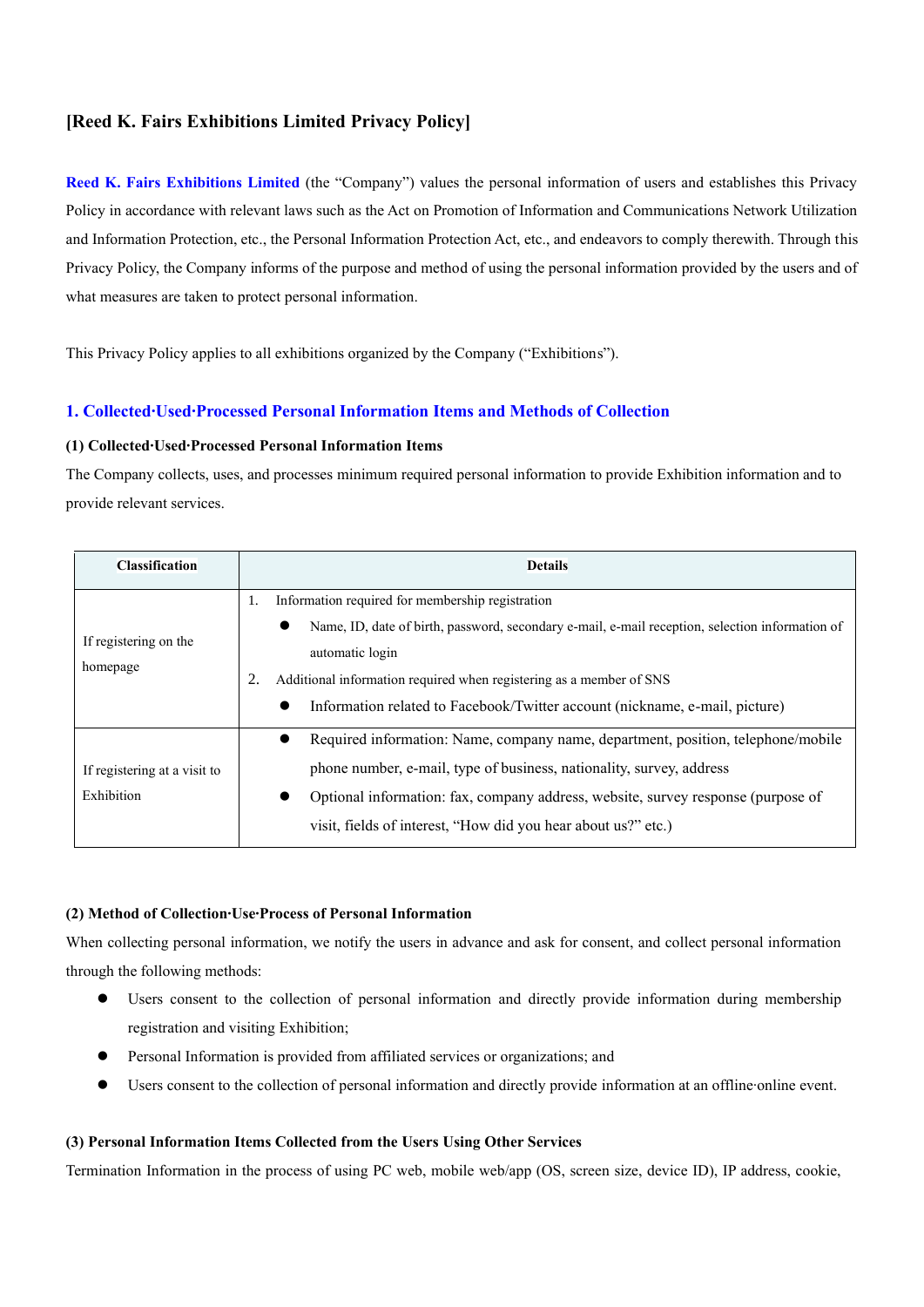MAC address, visit history, a record of improper uses, service use records, etc., may be created automatically and collected.

### **2. Purpose of Personal Information Collection and Use**

**The Company processes personal information for the management of members, provision∙improvement of services, development of new services, etc. Processed personal information will not be used for any purpose other than the following, and if the purpose of the use is changed, necessary measures such as obtaining separate consent in accordance with the Personal Information Protection Act will be implemented.**

Specifically, we collect the minimum required personal information through the homepage or separate application or program when registering as a member or in the process of using services to provide the following services:

- ⚫ Identification of members/confirmation of intent to join, identity/age confirmation, maintenance∙management of membership, identity verification according to the implementation of a limited identity verification system, prevention of improper use of services;
- ⚫ Confirmation of consent of the legal representative when collecting personal information of children under the age of 14, and identity verification when exercising the right of the legal representative;
- ⚫ Analysis and provision of services according to demographic characteristics;
- ⚫ Development of new services, provision of various services, the process of inquiries and complaints, notification of various notices and announcements;
- ⚫ Confirmation of participation at events; **use for marketing and advertisement**; and
- ⚫ Use for service use record, statistics on access frequency and service use, the establishment of service environment regarding privacy and protection, provision of customized services, and service improvement.

#### **3. Period of Retention and Use of Personal Information**

In principle, the Company processes and retains personal information within the retention and use period provided by the information subject at the time of collection of personal information, and destroys the information without delay after the purpose of collection and use of personal information is achieved.

Provided, that the Company retains membership information for a certain period of time prescribed by the relevant laws and regulations if there is a justifiable reason which renders it necessary to retain such information. In this case, the Company moves applicable personal information to a separate database (DB) or keeps it in a separate storage place, and destroys it in an irreversible when the relevant period has lapsed.

| <b>Items</b>                                             | Retention<br>Period | Applicable laws and regulations                                |  |  |  |
|----------------------------------------------------------|---------------------|----------------------------------------------------------------|--|--|--|
| Records related to agreement or cancellation of an order | 5 years             | Act on the Consumer Protection in Electronic<br>Commerce, etc. |  |  |  |
| Records related to payment and supply of goods           | 5 years             | Act on the Consumer Protection in Electronic                   |  |  |  |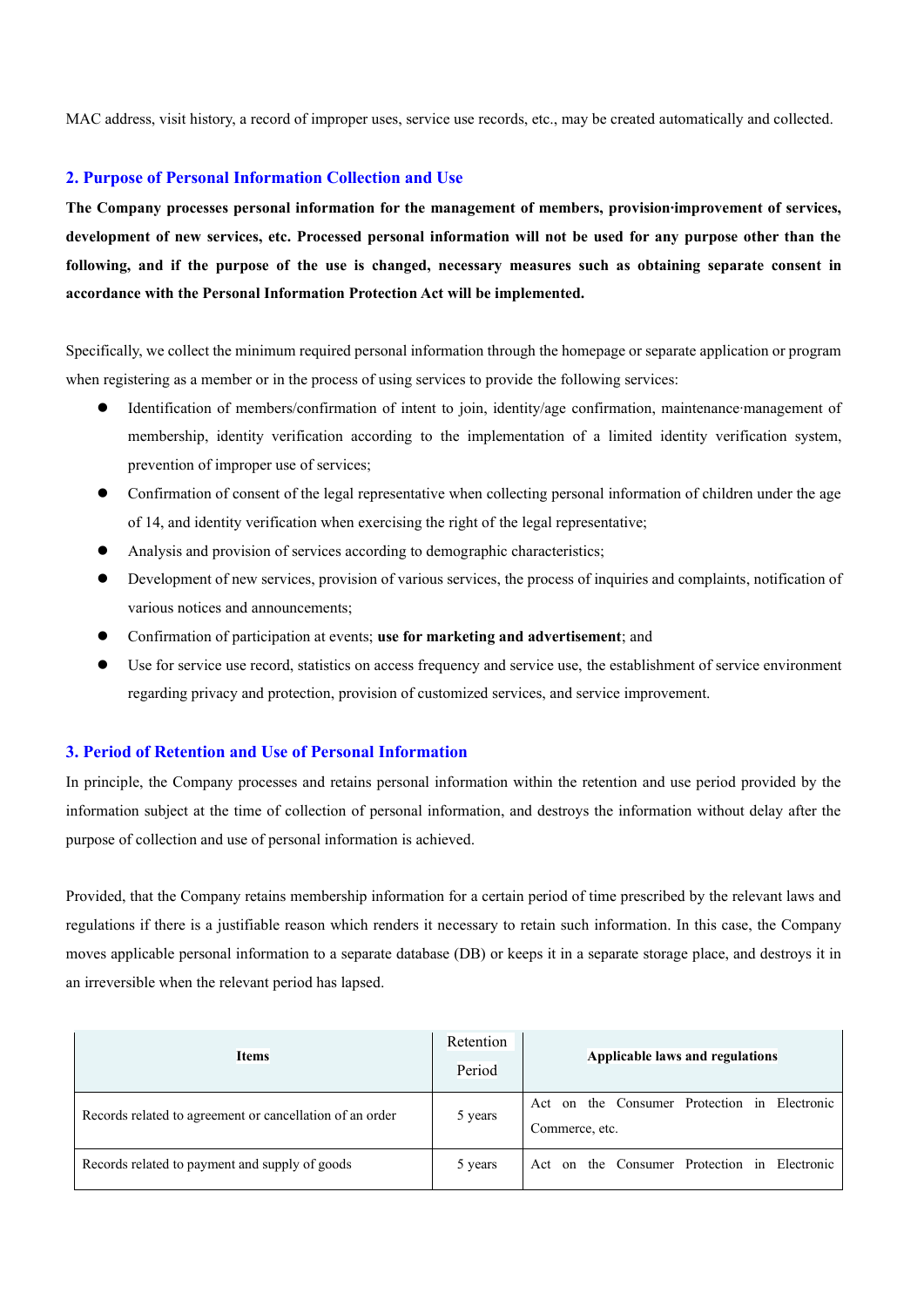|                                                                                                                                                                                                                            |           | Commerce, etc.                                                 |  |  |
|----------------------------------------------------------------------------------------------------------------------------------------------------------------------------------------------------------------------------|-----------|----------------------------------------------------------------|--|--|
| Records related to consumer complaint or dispute resolution                                                                                                                                                                | 3 years   | Act on the Consumer Protection in Electronic<br>Commerce, etc. |  |  |
| Records related to the collection/process and use of credit<br>information                                                                                                                                                 | 3 years   | Credit Information Use and Protection Act                      |  |  |
| Records related to labeling/advertising                                                                                                                                                                                    | 6 months  | Act on the Consumer Protection in Electronic<br>Commerce, etc. |  |  |
| Communication conformation data such as the date and time<br>of regular communications of a subscriber, start/end time,<br>counterpart's subscriber number, frequency of use, location<br>tracking data of cell site, etc. | 12 months | Protection of Communications Secrets Act                       |  |  |
| Computer communications, internet log record data, data on<br>tracing a location of information                                                                                                                            | 3 months  | Protection of Communications Secrets Act                       |  |  |

## **4. Procedure and Method of Destruction Personal Information**

The Company destroys the relevant personal information without delay when such personal information becomes unnecessary due to the expiration of the personal information retention period or the achievement of the purpose of processing.

If the personal information retention period agreed by the information subject has elapsed or the personal information needs to be kept in accordance with other laws despite the achievement of the purpose of processing, the relevant personal information may be moved to a separate database (DB) or kept in separate storage.

The procedure and method of destruction of personal information are as follows:

(1) Destruction Procedure

The Company selects personal information for which a reason for destruction occurred and destroys the personal information with the approval of the personal information protection manager of the Company.

(2) Method of Destruction

The Company destroys personal information recorded and retained in the form of electronic files using a technical method that renders the reproduction thereof irreversible, and personal information recorded and retained in paper documents is destroyed by shredding or incinerating.

### **5. Entrustment of Collected Personal Information and Transfer to Overseas**

The Company entrusts the processing of personal information as follows to provide smooth services.

Pursuant to the Personal Information Protection Act, the Company specifies matters regarding the liability of the entrustees,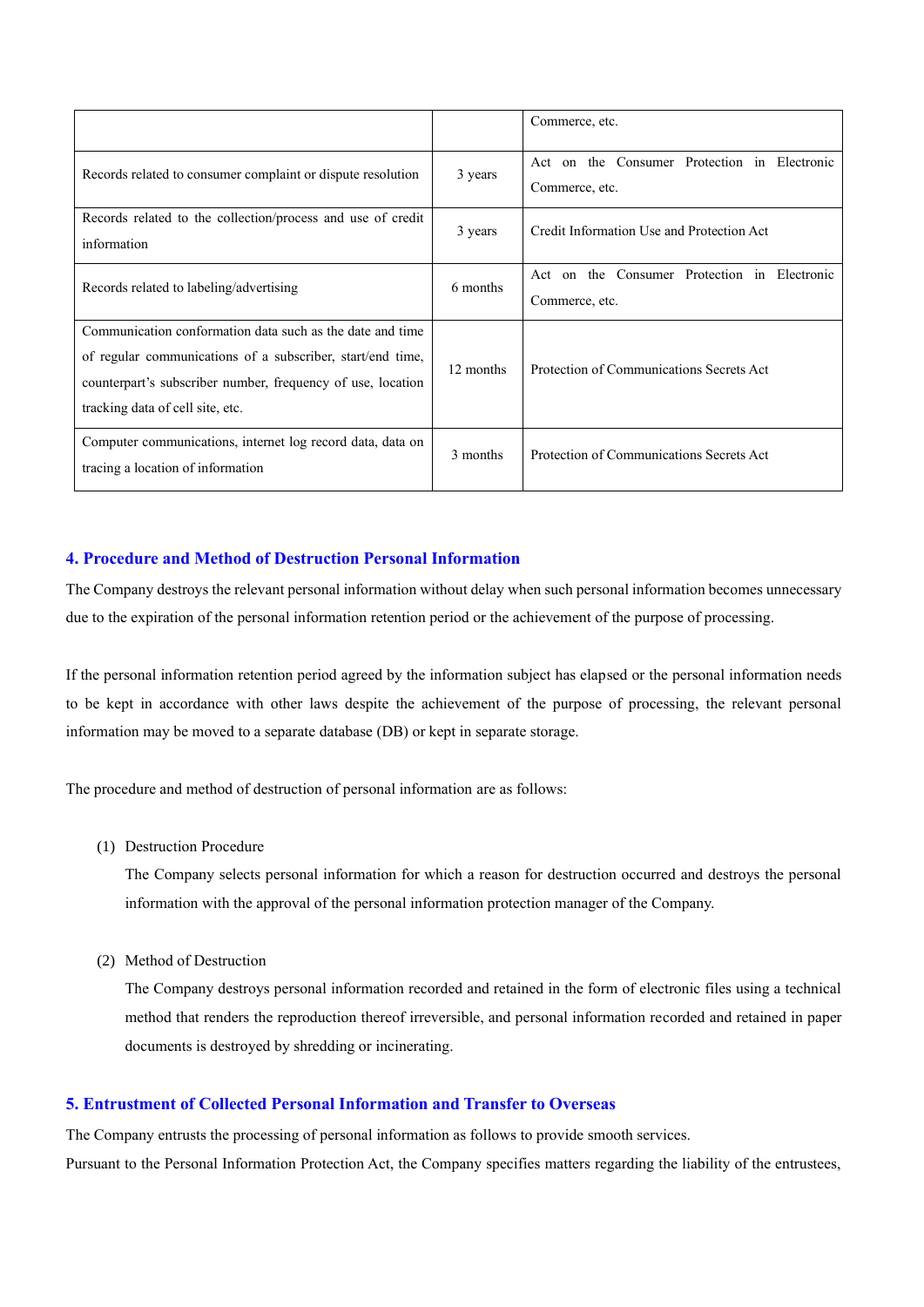such as the prohibition of personal information process for purposes other than performing entrusted tasks, technical and administrative protective measures, restrictions on re-entrustment, management and supervision of entrustees, and specifying compensation for damages in documents (including agreements), and **strictly manages and supervises so that entrustees handle personal information safely and do not violate related laws.**

## **[Personal Information Entrustees]**

| <b>Entrustee</b>                   | <b>Details of the Entrusted Duties</b>                                            |  |  |  |
|------------------------------------|-----------------------------------------------------------------------------------|--|--|--|
| Sysforu                            | Maintenance of the Website, Operation of                                          |  |  |  |
|                                    | Visitor Registration System and Electronic<br>Business Card System for Exhibition |  |  |  |
| Data Zone                          | Production and Sending of DM                                                      |  |  |  |
| Cheom Soft                         | Mass Message Delivery Agent                                                       |  |  |  |
| Xpedite                            | Mass Message Delivery Agent                                                       |  |  |  |
| Korea Marine Equipment Association | Support for Sales and Marketing activities                                        |  |  |  |
| <b>ENEM Design</b>                 | Shell scheme booth construction                                                   |  |  |  |
| Wisdom                             | Shell scheme booth construction                                                   |  |  |  |
| Design Q-Best                      | Premium booth construction                                                        |  |  |  |
| Jeoungwoo Pytex                    | Pytex installation                                                                |  |  |  |
| Samjeon Eletric                    | Electrical construction & light installation                                      |  |  |  |
| Fine Rent                          | Furniture Rental                                                                  |  |  |  |
| <b>Biz Rental</b>                  | Electronics Rental                                                                |  |  |  |
| Daeyoo industry                    | Compress air and water supply installation                                        |  |  |  |
| Lotte Hotel                        | Catering Service                                                                  |  |  |  |
| Kemi-Lee                           | Handling heavy goods and freight forwarding                                       |  |  |  |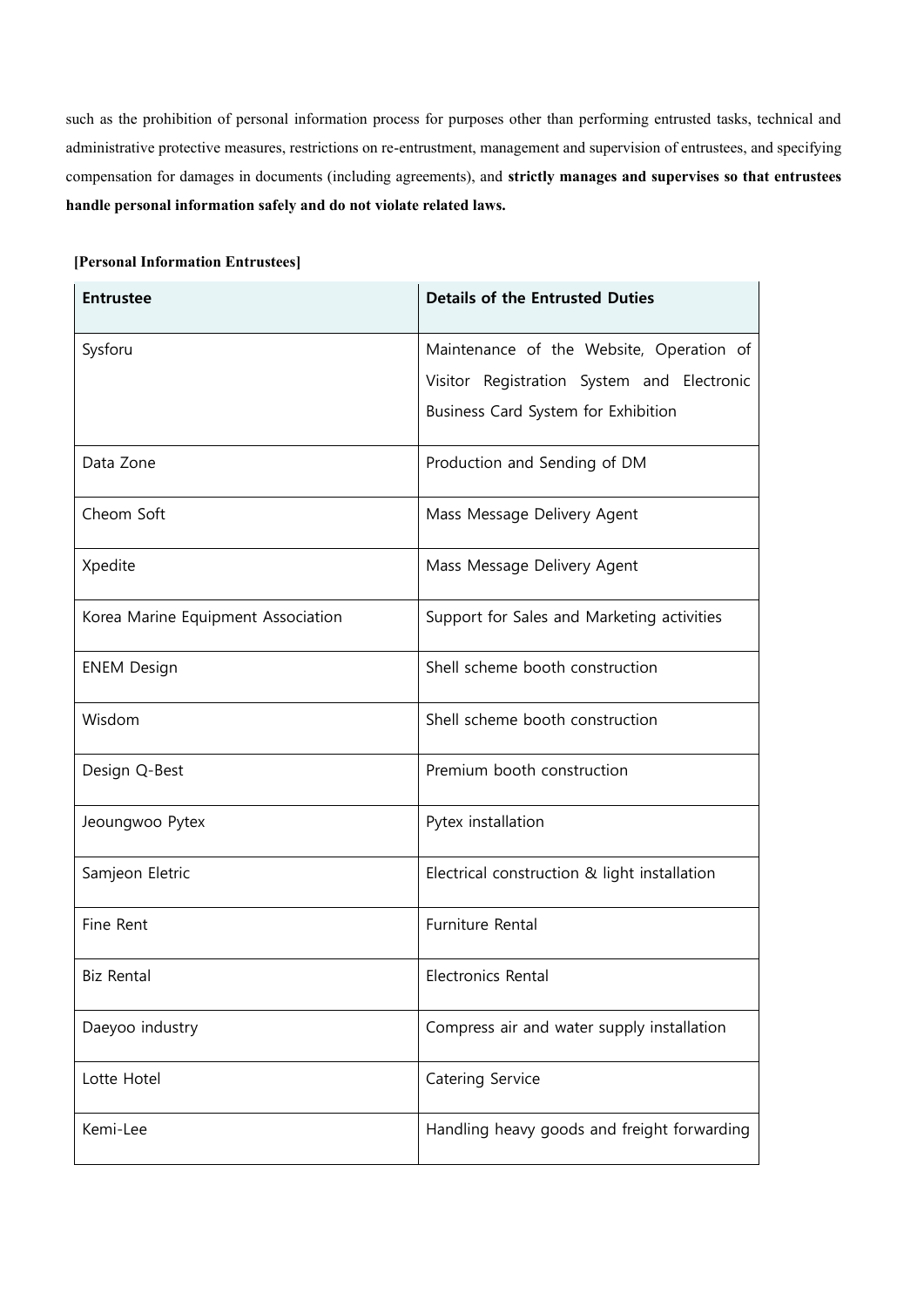| <b>Entrustee</b>   | Contact | Purpose of<br><b>Transfer</b> | <b>Transferred</b><br><b>Privacy</b><br><b>Items</b> | <b>Transferre</b><br>d Country | <b>Time and</b><br>Method of<br><b>Transfer</b> | Period of<br>use of<br>personal<br>data |
|--------------------|---------|-------------------------------|------------------------------------------------------|--------------------------------|-------------------------------------------------|-----------------------------------------|
| Elsevier<br>Reed   | $+632$  | Marketing                     | Email                                                | Philippines                    | Delivered                                       | During<br>the                           |
| Shared<br>Services | 2732429 | Research                      |                                                      |                                | by email if                                     | retention                               |
| (Philippines) Inc. |         | /Survey                       |                                                      |                                | necessary                                       | of<br>period                            |
|                    |         |                               |                                                      |                                |                                                 | personal                                |
|                    |         |                               |                                                      |                                |                                                 | information                             |
| Show Time Media    | $+44$   | Show                          | Company                                              | United                         | Delivered                                       | During<br>the                           |
|                    | 01462   | Directory,                    | name, name,                                          | Kingdom                        | by email if                                     | retention                               |
|                    | 420009  | Show                          | telephone,                                           |                                | necessary                                       | period<br>of                            |
|                    |         | Guide,                        | email,                                               |                                |                                                 | personal                                |
|                    |         | advertisem                    | address                                              |                                |                                                 | information                             |
|                    |         | ent                           |                                                      |                                |                                                 |                                         |
|                    |         | production                    |                                                      |                                |                                                 |                                         |

# **6. Provision of Personal Information to a Third Party**

The Company processes the personal information of the information subject only to the extent specified in 2. Purpose of Personal Information Collection and Use, and provide personal information to a third party only in cases falling under Articles 17 and 18 of the Personal Information Protection Act, such as consent of the information subject and special provisions of the law.

The Company provides or is expected to provide personal information to a third party as follows:

- ⚫ Association of Korean Exhibition Industries
	- Recipient of personal information: Association of Korean Exhibition Industries
	- Purpose of use of personal information by the recipient: Verification of Exhibition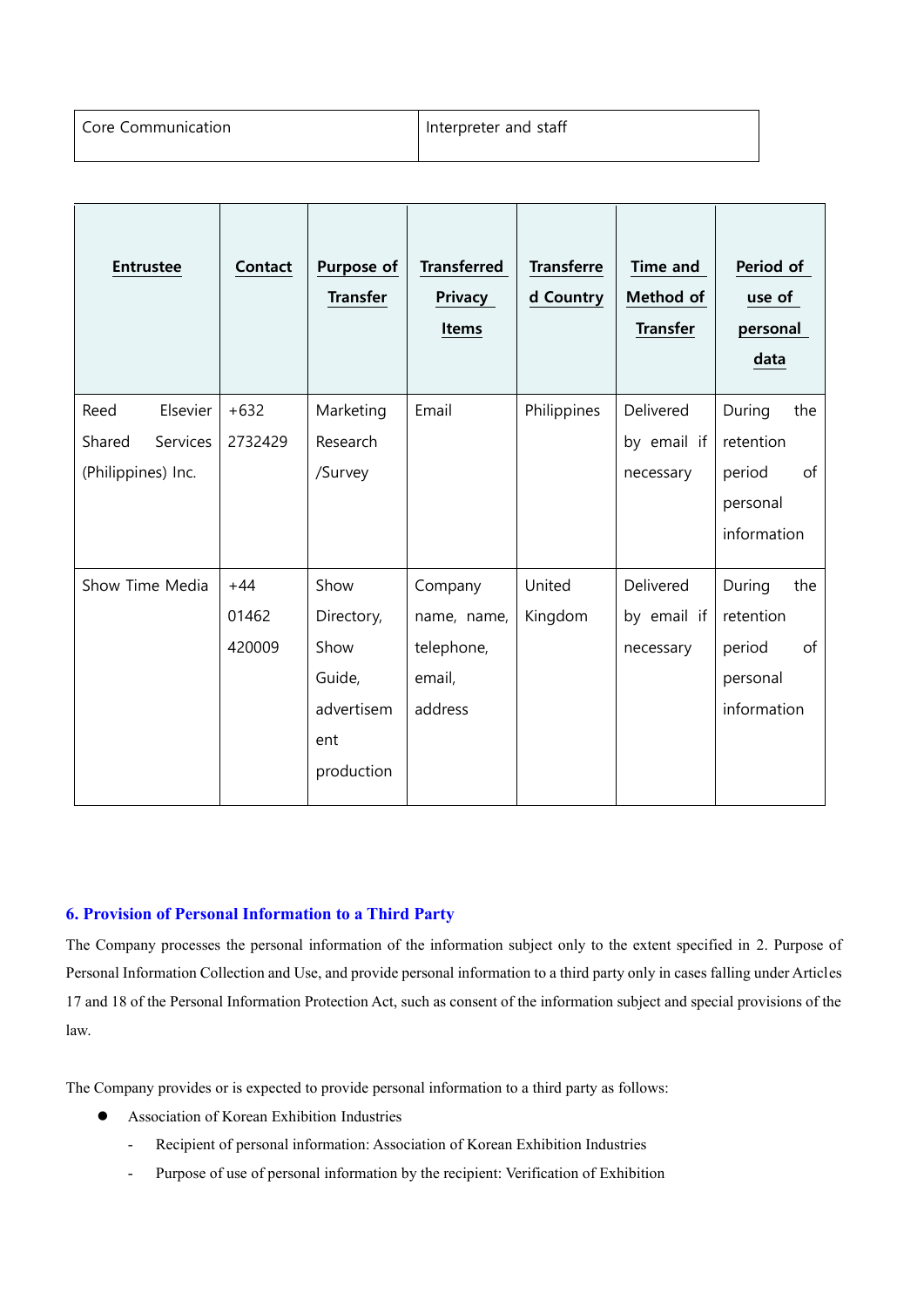- Personal information items to be provided:
- Period of retention∙use:

#### **7. Rights∙Obligations and Ways to Exercise Thereof by Information Subject**

- ⚫ Information subject may exercise the following rights related to personal information protection against the Company at any time:
	- Request for access to personal information;
	- Request for correction of errors, if any;
	- Request for deletion; and
	- Request for stop processing
- ⚫ The above rights can be exercised against the Company in writing, by telephone, e-mail, or fax, and the Company will take action immediately.
- ⚫ If the information subject requests correction or deletion of personal information, the Company will not use or provide the personal information until the correction or deletion is completed.
- ⚫ The rights of the information subject can be exercised through an agent such as the information subject's legal representative. In this case, a power of attorney set forth as Form 11 of the Personal Information Processing Method Notice must be submitted. The Company confirms whether the person who made the request for access to personal information, correction of error or deletion, or stop processing, according to the information subject's rights, is the person of or a legitimate agent.
- ⚫ Pursuant to Articles 35(5) and 37(2) of the Personal Information Protection Act, the right of information subject in connection with the rights to access and to stop processing may be restricted. A request for correction and deletion of personal information may not be accepted if such information is specified as the subject of collection by another statute.
- ⚫ Information subject shall not infringe on the personal information and privacy of himself/herself or of another person process by the Company in violation of related laws such as the Personal Information Protection Act.

#### **8. Matters Concerning the Installation and Operation of Automatic Collection Device and Refusal Thereof**

The Company operates cookies that frequently store and find user information. Cookies mean a small text file that the server used by the Company's website sends to the user's browser and is stored on the user's computer hard disk.

#### **(1) Purpose of Use of Cookies, etc.**

Cookies are used to provide target marketing and personally customized services by a realization of automatic login function, analyzing the frequency of visits of members and non-members, identifying and tracking users' tastes and fields of interest, and identifying participation rates in various events and the frequency of visits.

#### **(2) Method of Refusing Cookie Settings**

Users have the option to save cookies. Accordingly, users may allow all cookies, check each time cookies are saved or refuse to save all cookies by setting options in the web browser (specifically, setting options in Tools → Internet Options → Personal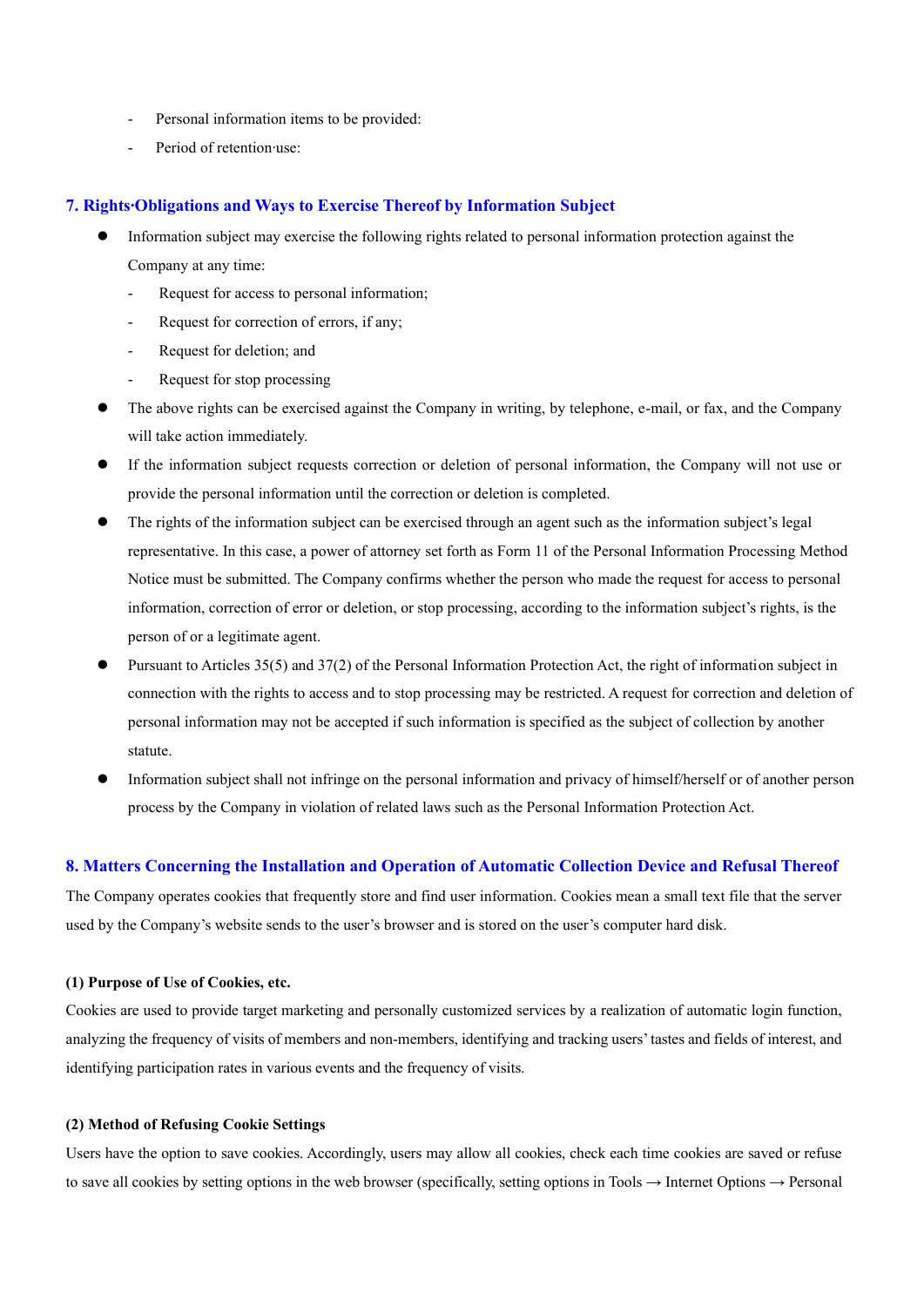Information menu at the top of the web browser).

However, if users refuse to save cookies, there may be difficulties in providing services.

#### **9. Other Privacy Policies**

#### **(1) Measures to ensure the safety of personal information**

The Company takes the following measures to ensure the safety of personal information

- ⚫ Administrative Measures: Establishment and implementation of internal management plans, regular employee training, etc.
- ⚫ Technical Measures: Management of access authority of personal information processing systems, etc., installation of access control systems, and encryption of unique identification information, and installation of security programs
- ⚫ Physical Measures: Restricted access to computer rooms, data storage rooms, etc.

#### **(2) Refusal of unauthorized collection of e-mails**

The Company refuses unauthorized collection of posted e-mail addresses using e-mail collection programs or other technical devices. Violation of this may result in punishment under the Act on Promotion of Information and Communications Network Utilization and Information Protection, etc.

### **(3) Transmission of advertising information**

The Company does not transmit advertising information for commercial purposes without the prior consent of users.

#### **10. Manager of Personal Information Protection**

The Company is responsible for the overall handling of personal information and has designated a manager in charge of personal information protection as follows to handle complaints and damage relief from information subjects related to personal information processing. With respect to any inquiries, complaints, advice, or other matters related to personal information protection that arise from the use of services, please contact the manager of personal information protection and the relevant department.

▶ Manager of Personal Information Protection

- Manager: Son, JB
- Phone: 02-554-3010
- Email: [privacy@reedkorea.com](mailto:privacy@reedkorea.com)

The following institutions are separate from the Company, but please contact them if you are not satisfied with the Company's own personal information complaint handling and damage relief or if you need more detailed help.

▶ **Personal Information Infringement Report Center (operated by Korea Internet and Security Agency)**

⚫ Tasks: Report on personal information infringement, consultation